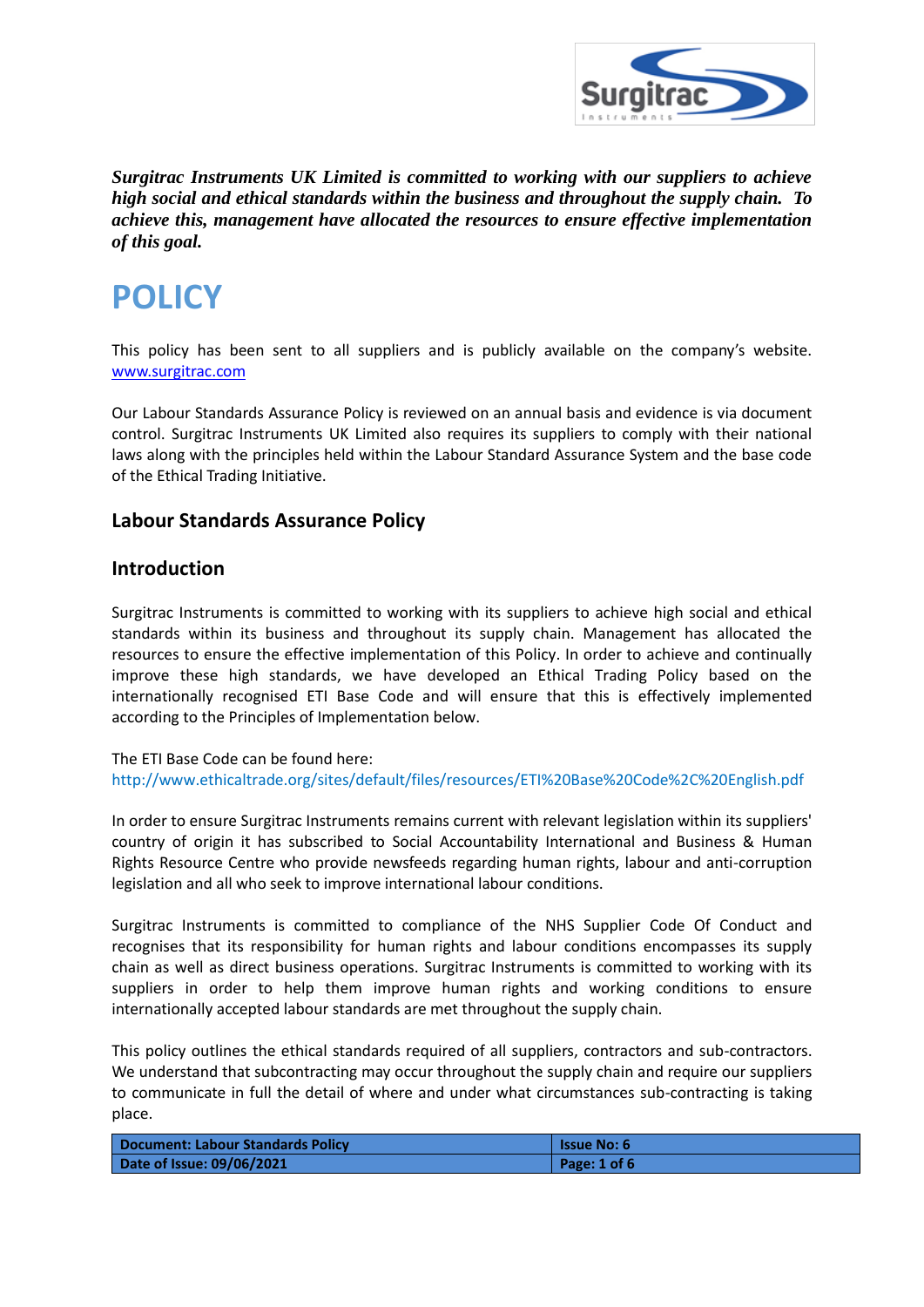

This policy should be advertised internally on your notice board and made publicly available to all your staff. Employees can contact Surgitrac Instruments UK Ltd directly at [stafffeedback@surgitrac.co.uk](mailto:stafffeedback@surgitrac.co.uk)

Surgitrac Instruments requires written confirmation of acknowledgment from all suppliers within 2 weeks that the following standards will be met:

# **Employment of Appropriate Workers**

The company will not make any use of forced labour, including prison labour (ILO Declaration on Fundamental Principles and Rights at Work, 1998). Workers are not required to lodge 'deposits' or their identity papers with their employer, and are free to leave their employer after reasonable notice.

# **Freedom Of Association & The Right To Collective Bargaining**

All workers have the right to join or form trade unions of their own choosing, and are able to bargain collectively (International Labour Organization's (ILO) Declaration on Fundamental Principles and Rights at Work, 1998).

The employer must recognise the principals and objectives of trade unions and their organisational activities.

Worker's representatives are not to be discriminated against and must be permitted access to perform their representative roles in the workplace.

Under legally restricted circumstances of collective bargaining and freedom of association the employer is to facilitate, not hinder the development of parallel means for independent and free association and negotiation.

#### **Working Conditions**

The company will provide a safe and hygienic work environment, and will take all reasonable steps to prevent accidents and injury to health in the work environment.

All workers shall receive regular and recorded health and safety training.

The company will provide access to clean toilet facilities and to potable water, and if appropriate, sanitary facilities for food storage shall be provided.

Accommodation where provided, shall be clean, safe and meet the basic needs of the workers.

# **Child Labour**

The company will not employ workers under the legal minimum working age stipulated by the laws governing their country. Where young workers are employed (16-18), they will not work at night or in hazardous conditions (ILO Declaration on Fundamental Principles and Rights at Work, 1998). Workers under the age of 18 must not work at night or under potentially hazardous conditions. Suppliers must have in place worker management systems for young workers

#### **Living Wages Are Paid**

| Document: Labour Standards Policy | l Issue No: 6 |
|-----------------------------------|---------------|
| Date of Issue: 09/06/2021         | Page: 2 of 6  |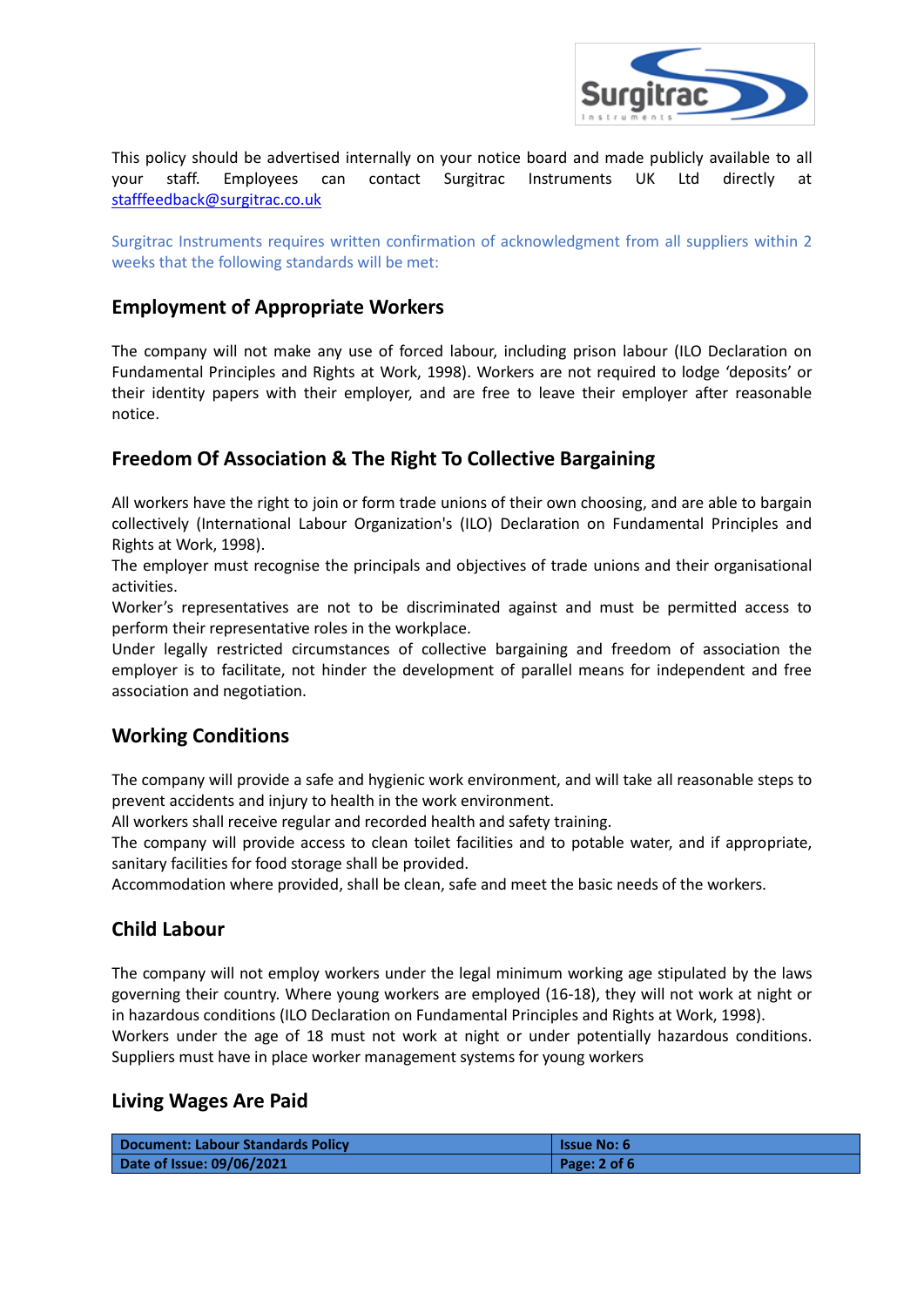

Wages and benefits paid for a standard working week meet national legal standards or industry benchmark standards, whichever is higher. In any event wages should always be enough to meet basic needs, and to provide some discretionary income.

All workers are to be provided with written and understandable information about their employment conditions in respect to wages before they enter employment.

Deductions from wages as a disciplinary measure shall not be permitted, nor shall any deductions from wages not provided for by national law be permitted without the expressed permission of the worker concerned.

# **Working Hours Are Not Excessive**

Working hours comply with national laws and benchmark industry standards, whichever affords greater protection based on International Labour Standards.

Workers shall not on a regular basis be required to work excessive hours, and shall be provided with reasonable and adequate time off.

Overtime shall be voluntary, shall not be demanded on a regular basis, and shall always be compensated at a premium rate.

# **Freedom of Movement**

Workers must be free to enter and exit the work premises, accommodation, or transport. All workers must have access to their own documents, i.e, passport, driving licence, ID card. Other than for legitimate reasons, workers must not have their movements controlled inside the workplace, through the use of surveillance cameras or guards, or outside the workplace by agents of their employer.

#### **Emergency Response**

The Company have identified aspects of the ETI Base Code that are of particular importance for meeting minimum levels of labour standards. If non-compliance of the ETI Base code is found, the Company will ask the Supplier for an emergency response which comprises a request for a written Corrective Action Plan highlighting any gaps in processes and root causes within 14 days. This will then be approved by all parties involved. Should this Corrective Action plan be deemed unacceptable then resourcing of production from within the Company's existing supplier base shall be implemented within 30 days of the initial breach of the above minimum labour standards.

#### **Discrimination**

The company shall not discriminate against any person based on race, caste, national origin, religion, age, gender, disability, marital status, sexual orientation, union membership or political affiliation (ILO Declaration on Fundamental Principles and Rights at Work, 1998).

#### **Regular Employment Is Provided**

To every extent possible, work performed must be on the basis of recognised employment

| Document: Labour Standards Policy | l Issue No: 6    |
|-----------------------------------|------------------|
| Date of Issue: 09/06/2021         | Page: $3$ of $6$ |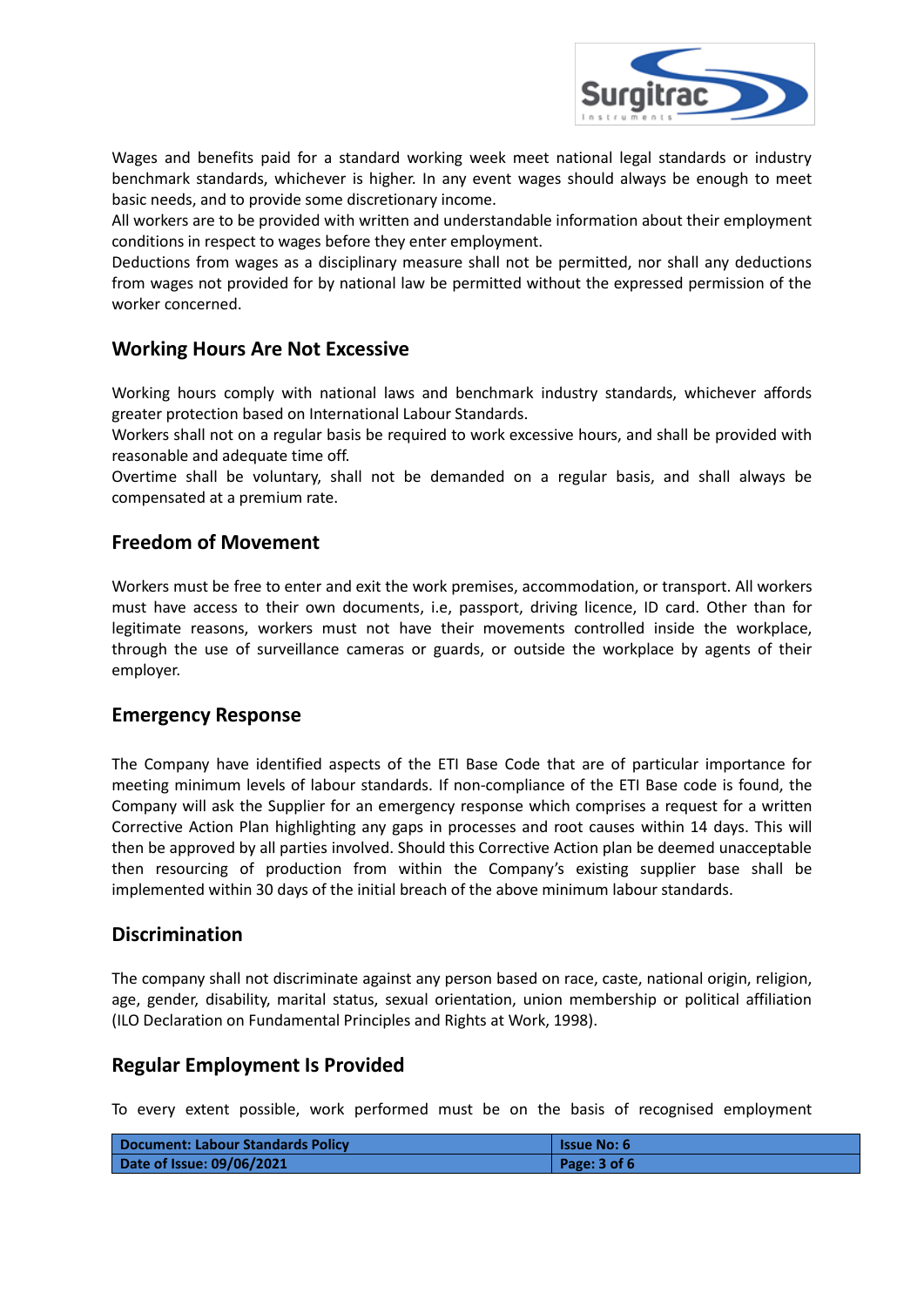

relationship established through national law and practice.

Obligations to employees under labour or social security laws and regulations arising from the regular employment relationship shall not be avoided through the use of labour only contracting, sub-contracting, or home working arrangements, or through apprenticeship schemes where there is no real intent to impart skills or provide regular employment, nor shall any such obligations be avoided through the excessive use of fixed-term contracts of employment.

# **No Harsh or Inhumane Treatment is Allowed**

Physical abuse or discipline, the threat of physical abuse, sexual abuse, verbal abuse or other forms of harassment or intimidation shall be prohibited. All disciplinary measures should be recorded.

In order to drive compliance and assure effective implementation of this policy, and achieve continual improvement, Surgitrac Instruments commits to the following Principles of Implementation

- Dedicate ownership of the Policy to a management representative (Steve Bourne) and dedicate operational responsibility to others where necessary.
- Adequately communicate the Policy both internally and externally, ensuring that all relevant employees suppliers and contractors are aware of the Policy and its Principles of Implementation.
- Recognise their suppliers' ethical and responsible sourcing policies where they are comparable to Surgitrac Instruments'.
- Provide appropriate training, capacity building, resource and guidance to support the implementation of this Policy.
- Require all suppliers to confirm in writing that they have received, understood and are working towards compliance with the Policy.
- Require suppliers to disseminate the LSAS Policy through their own supply chain, requesting and returning to Surgitrac Instruments signed acknowledgment from those who constitute Surgitrac Instruments' suppliers for the framework.
- Require all suppliers to report their level of compliance to this Policy through the return of self-assessment questionnaires (SAQs)
- Regularly review their suppliers' commitment to supporting the Policy through periodic communication and assessment.
- Maintain an internal system to record and monitor the level of compliance to this Policy.
- Cease trading with suppliers demonstrating persistent disregard for the Policy, considering the impact this may have on the workers and communities in which the supplier operates.

#### NON - COMPLIANCE

and will:

By entering into an agreement with Surgitrac Instruments, Suppliers hereby agree to and accept the terms of this Code, and report any suspected incidence within 7 days.

Without prejudice to the provisions of the Code or the terms of any agreement between Supplier and Surgitrac Instruments, Surgitrac Instruments shall be entitled in its sole and absolute discretion to terminate all contracts with Suppliers with immediate effect and without liability in the event that:

| Document: Labour Standards Policy | l Issue No: 6    |
|-----------------------------------|------------------|
| Date of Issue: 09/06/2021         | Page: $4$ of $6$ |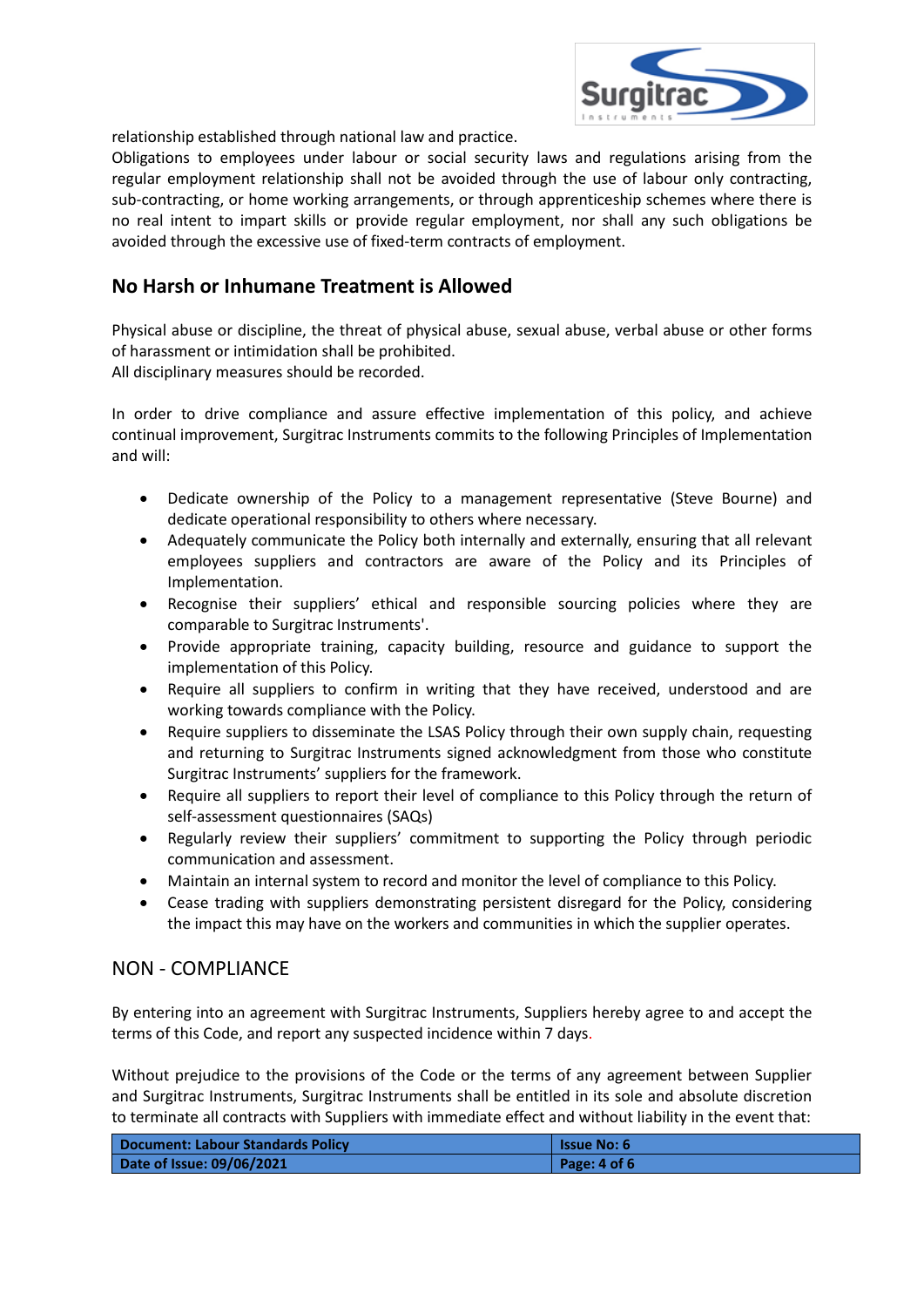

- Suppliers are not being fully compliant with the Core Requirements at any time.
- If, in the reasonable determination of Surgitrac Instruments, Suppliers shall have failed to demonstrate to the satisfaction of Surgitrac Instruments a genuine willingness to work towards meeting all of the provisions of the Code within a reasonable time.
- If, in the reasonable opinion of Surgitrac Instruments, Suppliers shall have failed to demonstrate to the satisfaction of Surgitrac Instruments, sufficient openness and transparency to allow a robust verification of their working practices.

In the event that Surgitrac Instruments considers that a Supplier is not in compliance with the Core Requirements or the wider provisions of this Code, the Supplier must take all such appropriate remedial actions as requested by Surgitrac Instruments to address any areas of concern

Measurable targets have been set by Surgitrac Instruments to ensure our objectives have been met in relation to LSAS.

Surgitrac Instruments is committed to continual improvement of the Labour Standards Assurance System. Any suggestions for improvement can be submitted to Steve Bourne, steve.bourne@surgitrac.com

Please do not hesitate to contact Steve Bourne on 00 44 (0)161 776 7612 steve.bourne@surgitrac.com if you have any questions or concerns regarding labour standards, or a non-compliance issue.

**Please sign and date below and return to Steve Bourne at [Steve.Bourne@surgitrac.com](mailto:Steve.Bourne@surgitrac.com) within 2 weeks of receipt of this document.**

Approved by:

Steve Bourne Group Business Development Director

I …………………………….. of ………………………................................... (Supplier to Surgitrac Instruments UK Ltd) hereby sign and return this policy to confirm that I have read and agreed to the policy.

Sign:

Date:

| <b>Document: Labour Standards Policy</b> | <b>Issue No: 6</b> |
|------------------------------------------|--------------------|
| Date of Issue: 09/06/2021                | Page: $5$ of $6$   |